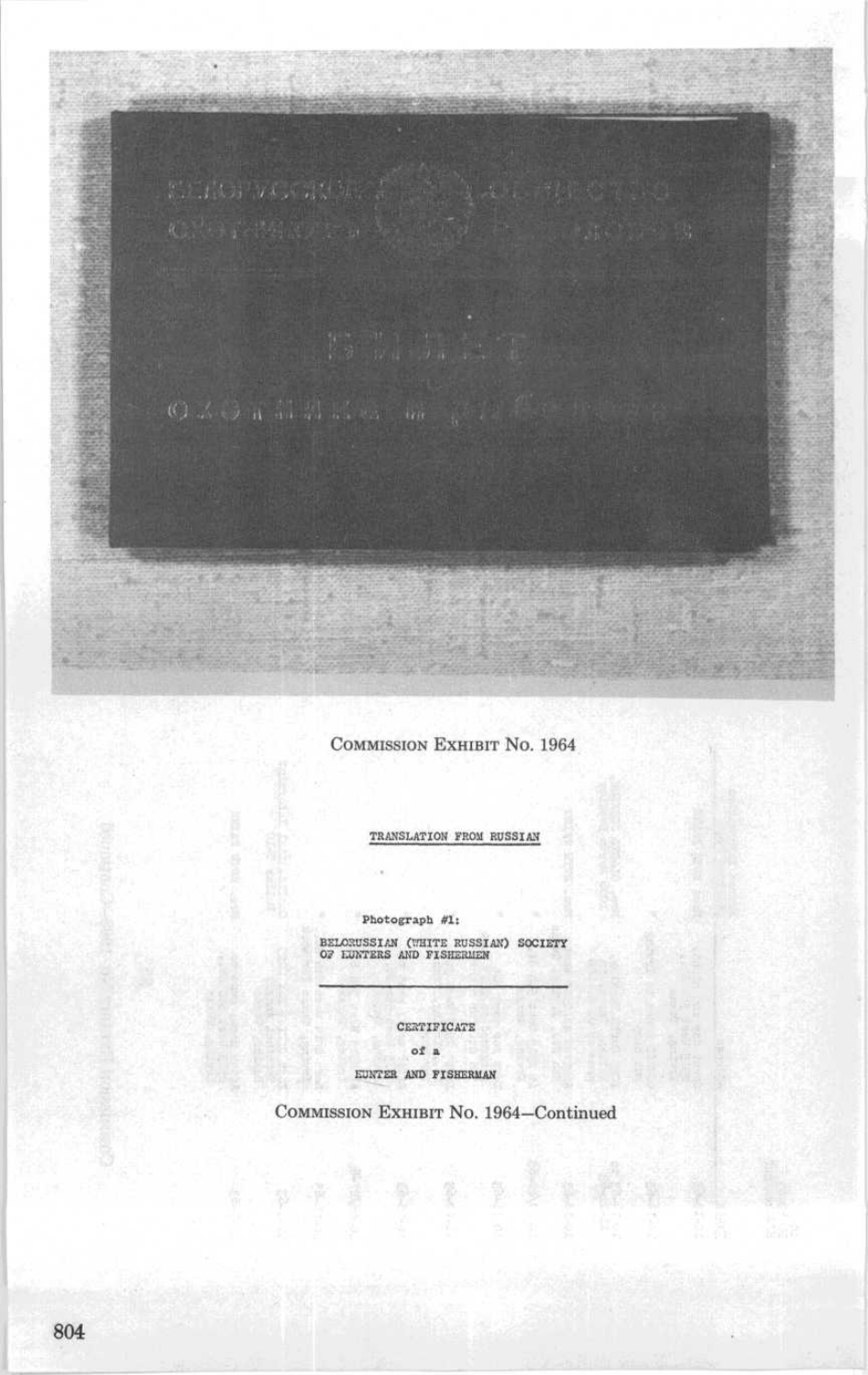охотничий билет.  $x_0$   $\lambda$   $\lambda$   $\gamma$ . Контрольный Билет де **STD** серия талон к билету  $n_{\rm H}$ **ФАМИЛИЯ Освальд Длексее** рки  $+1^{10}$  $\boldsymbol{B}$ Имя и отчество Харви Госпошлина уплачена  $\lambda$  $195 r$ Год рождения / 939 Место жительства 2. Первыем м. п. Подпись охотника yn. Kanununa g. 4 kl. 24 Контрольный Билет выдан Место Munesey equotato Срок действия билета 工作版 **Талон** к билету - Bouncil марки  $106100.10$ продлен Госпошлина уплачена кпись) 195 г. 195 r. Подпись охотника HITE 4/05 PER ного года со дня выдачи и уплаты  $14996 - 17$ вется только Подпись тами. M. H.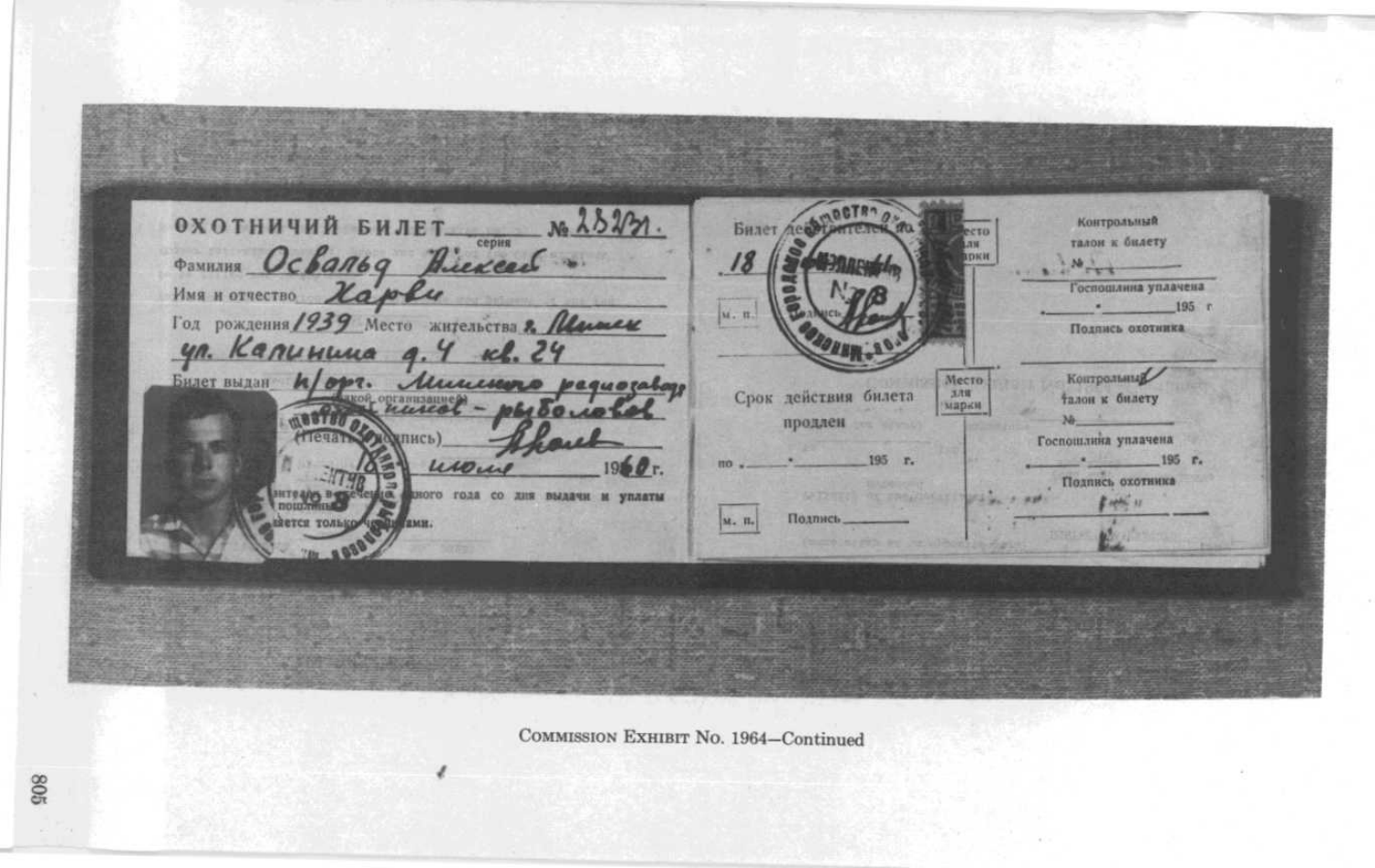### TRANSLATION FROM RUSSIAN

Photograph #2

(Left page)

HUNTING CERTIFICATE series No. 28231.

Surname: Oswald, Aleksey (sic)

Name and patronymic Harvey

Year of birth 1939 Place of residence city of Minsk

ul. Kalinina, house 4, apartment 24

Certificate issued by p/org. (party organization?) of the Minsk<br>Certain Certain Control of Tunism and Minimum

Radio Factory of Funters and Fishermen

(Stamp and signature) P. Palev (?)

### July 18, 1960

Valid for one year from the date of issue and payment of the fee.

To be tilled out in ink only .

(Lower left-hand corner): photo and stamp of the City of Minsk Society of Hunters and Fishermen, Collective No. 3.

\*\*\*\*\*\*\*\*\*\*

COMMISSION EXHIBIT No. 1964-Continued

## (Right page) Certificate is valid a Place for Control<br>to July 18, 1961 atamp Coupon for Cert Coupon for Certificate m. p. (place Signature P. Palev (?) for stamp) State fee paid (same stamp as on opposite page) 195 Hunter's signature Validity of the certificate extended (the same text as above repeated) to 195 (place for stamp) Signature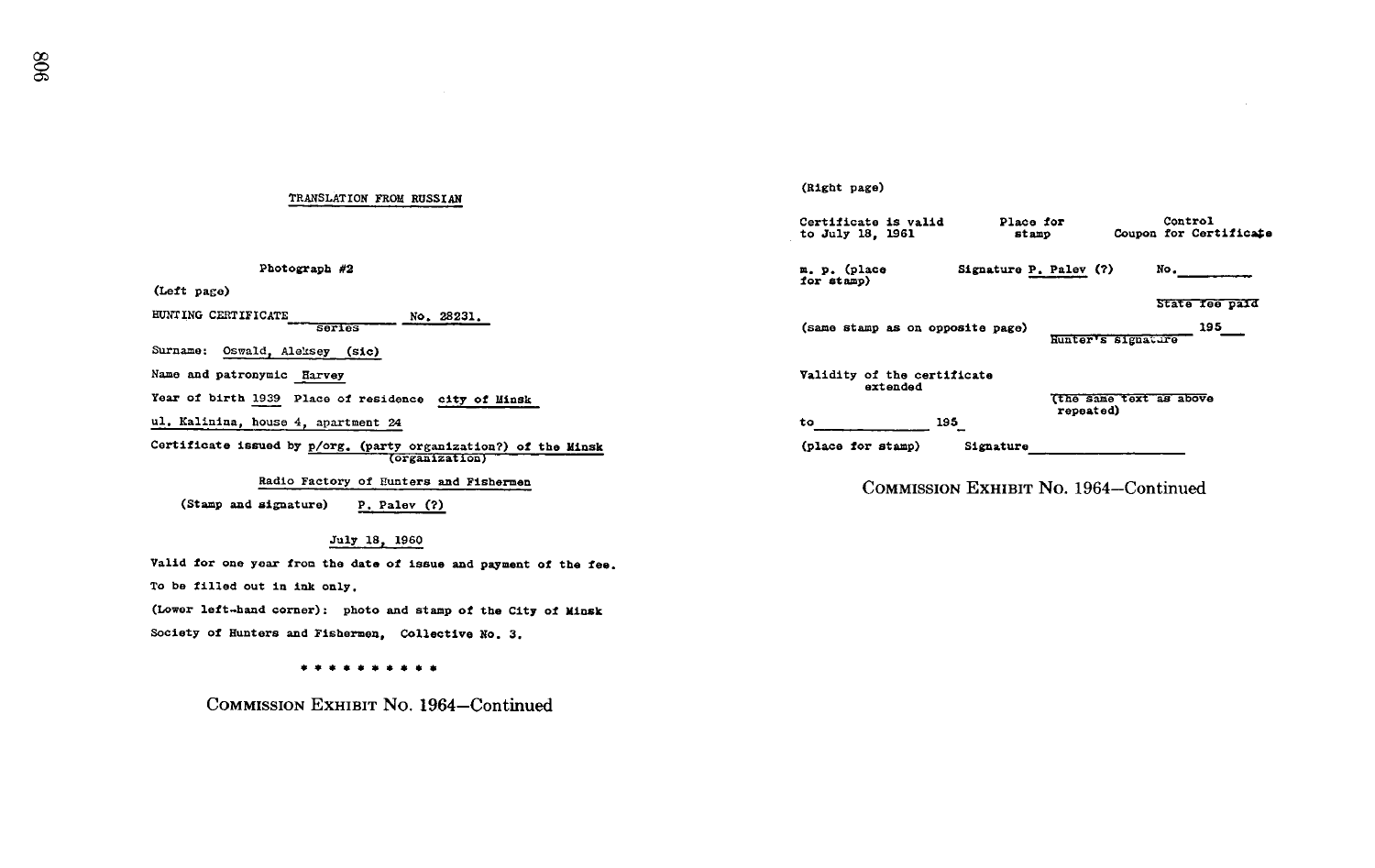

TRANSLATION FROM RUSSIAN

Photograph #3

STREET

(Left page, a portion showing where the next page was cut out) HUNTING CERTIFICATE

Surname Oswald

Name and patronymic Harv(ey)

Year of birth 1939 Place (of residence)

 $\text{Coulity} = \text{Coulity}$ 

arr one

 $n2.53$ 

ul. Kalinina, h(ouse)

. . . . .

(Right page)

Translator's Note : This page was not filled out and has the same printed text as the right page on Photograph #2 .

COMMISSION EXHIBIT No. 1964-ContinuedСоветном Билику № 190. 1990. - Область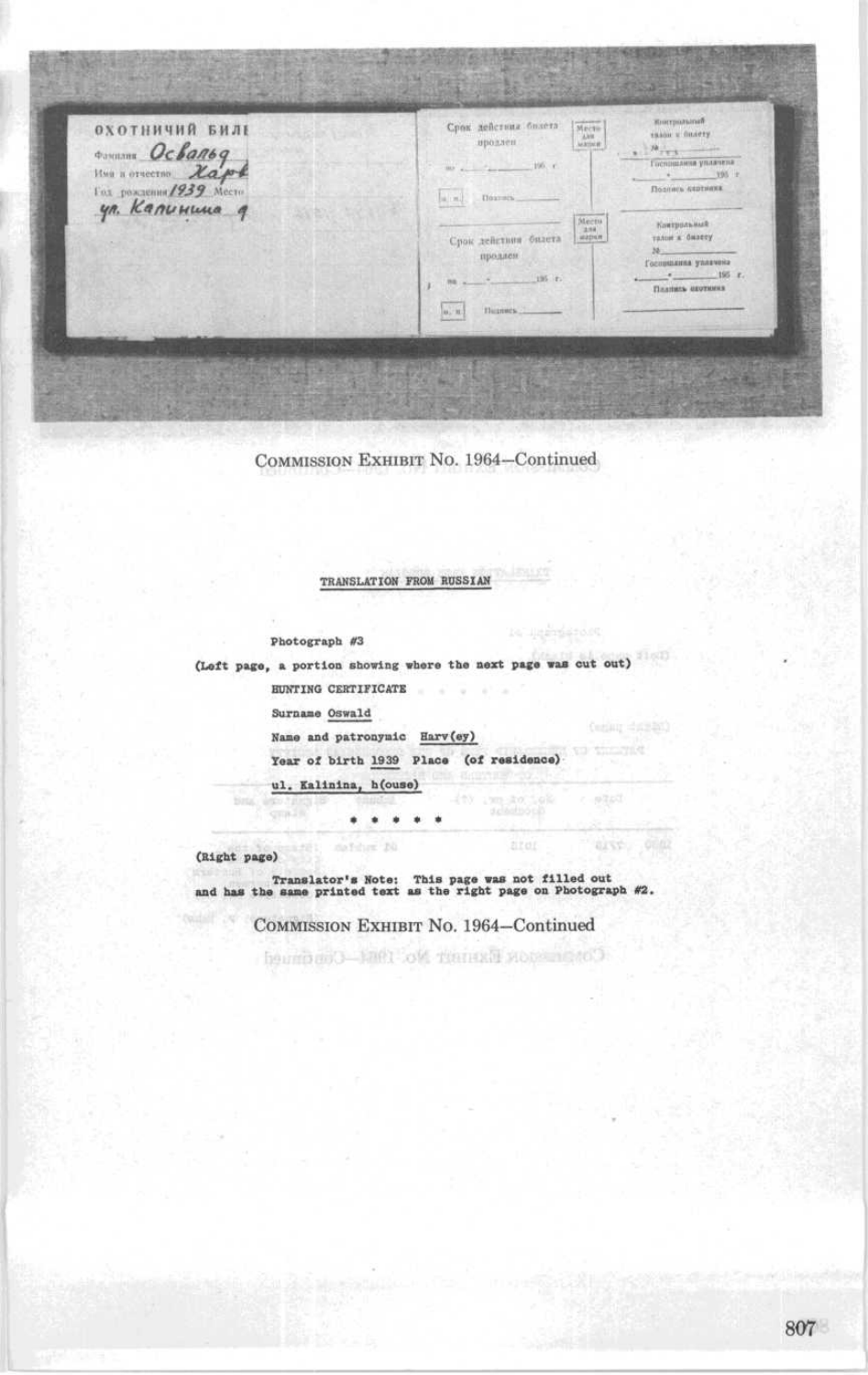

TRANSLATION FROM RUSSIAN

Photograph #4 (Left page is blank) ing adult and greats and

湓

(Right page)

PATIENT OF HELEERSHIP FEES OF THE BELONGSSIAN SOCIETY

|      | Date | No. of $pr.$ (?)<br>document                                                           | Auount    | Signature and<br>stamp                                                                       |
|------|------|----------------------------------------------------------------------------------------|-----------|----------------------------------------------------------------------------------------------|
| 1960 | 7/18 | 1016<br>The MILLING has nad aby cares<br>The source of the state of the control of the | 61 rubles | (Stamp of the<br>City of Minsk<br>Society of Hunters<br>and Fishermen,<br>Collective No. 3.) |
|      |      | bein root - MET and a profit                                                           |           | (Signature: P. Palev)                                                                        |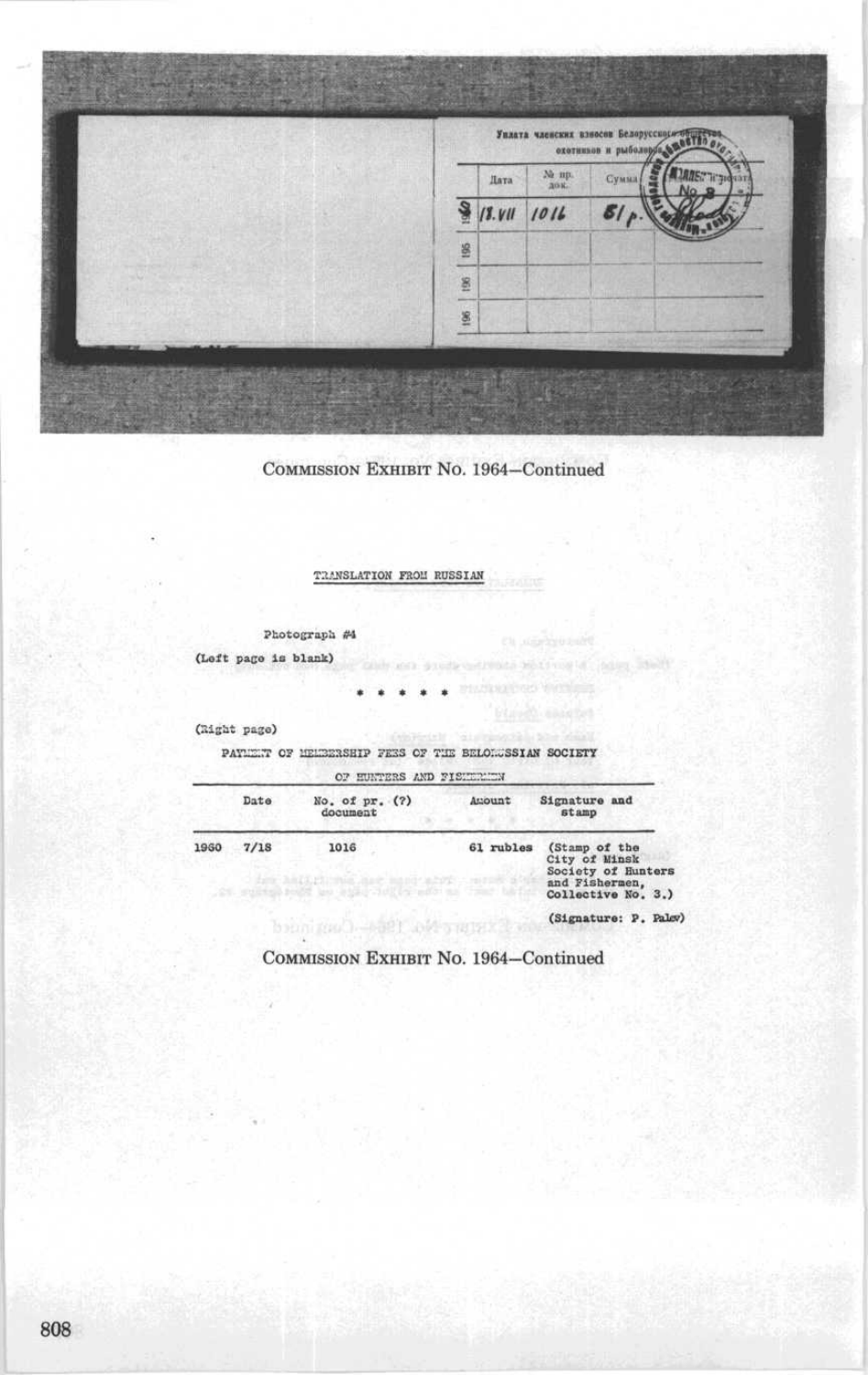| Регистрации опоторующа |                  |  |                          |            | Регистрации окотничьих собан |            |        |         |         |
|------------------------|------------------|--|--------------------------|------------|------------------------------|------------|--------|---------|---------|
| Система                | Фирма            |  |                          | Примечание | Нороди                       | <b>Hox</b> | Кличка | Возраст | Мелинки |
|                        | emborgen. HMK-59 |  |                          |            |                              |            |        |         |         |
|                        |                  |  |                          |            |                              |            |        |         |         |
|                        |                  |  |                          |            |                              |            |        |         |         |
|                        |                  |  |                          |            |                              |            |        |         |         |
|                        |                  |  | $\overline{\phantom{a}}$ |            |                              |            |        |         |         |

TRANSLATION FROM RUSSIAN

Photograph #5

 $(L$ oft  $p$ a $_{5}$ .)

| System           | Firm (manufacturer)          | Caliber<br>(gauge) | No.     | Remarks |
|------------------|------------------------------|--------------------|---------|---------|
| Single-barrelled | $IZbK-59$<br>(Izhevsk K-59?) | 16                 | N 64621 |         |

(Stamp of the City of Linsit Society of Eunters and Fisherman, Collective  $No. 3)$ 

COMMISSION EXHIBIT No. 1964-Continued $\frac{1}{2} \frac{1}{2} \frac{1}{2} \frac{1}{2} \frac{1}{2} \frac{1}{2} \frac{1}{2} \frac{1}{2} \frac{1}{2} \frac{1}{2} \frac{1}{2} \frac{1}{2} \frac{1}{2} \frac{1}{2} \frac{1}{2} \frac{1}{2} \frac{1}{2} \frac{1}{2} \frac{1}{2} \frac{1}{2} \frac{1}{2} \frac{1}{2} \frac{1}{2} \frac{1}{2} \frac{1}{2} \frac{1}{2} \frac{1}{2} \frac{1}{2} \frac{1}{2} \frac{1}{2} \frac{1}{2} \frac{$ 

.<br>לא הגידושות האי להגיל להורי Основном Кулянс Мал 1964-Одинова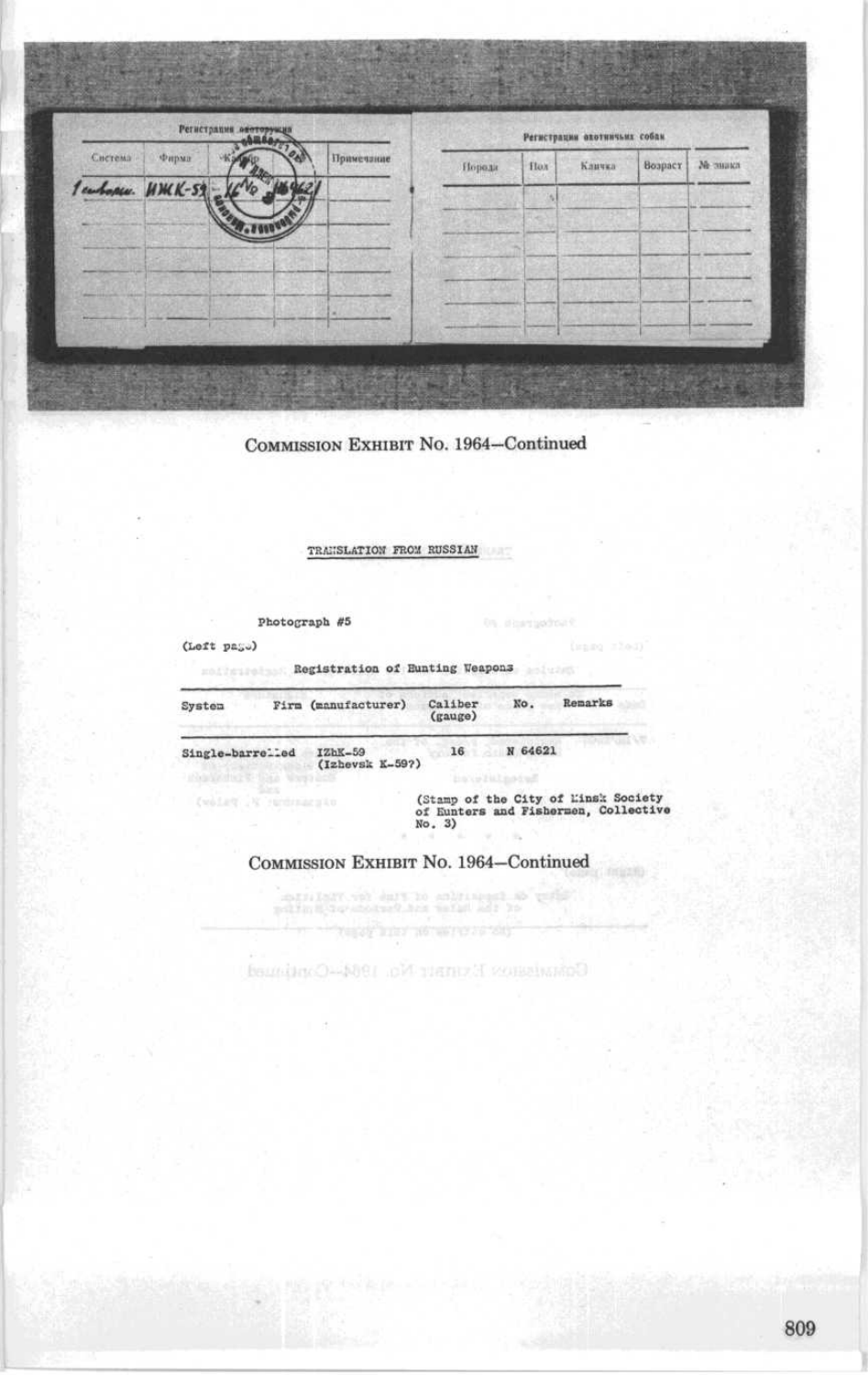Отметки о снятии с учета и взятии на Отметка о наложении штрафа за нарушение правил Куда выбыл, адрес но и сроков охоты Лата yune  $11 \frac{V2}{1360}$  $118$ ď.  $\overline{\phantom{a}}$ 頭尾

## TRANSLATION FROM RUSSIAN

Photograph #6

(Left page)

Entries on Striking off the Register and Registration

| Date                    | To where departed, address of<br>new place of residence                          | Signature                                                                 |  |
|-------------------------|----------------------------------------------------------------------------------|---------------------------------------------------------------------------|--|
| 7/18/1960               | Registered, p/org. of the<br>Minsk Radio Factory<br>Reregistered                 | (Stamp of the City<br>of Minsk Society of<br>Hunters and Fishermen<br>and |  |
| Line MoO., Shamping's h | fulted angli to write differentially                                             | signature: P. Palev)                                                      |  |
|                         |                                                                                  |                                                                           |  |
| (Right page)            | Confirmation Exercise No. 1964-Gordon                                            |                                                                           |  |
|                         | Entry on Imposition of Fine for Violation<br>of the Rules and Periods of Hunting |                                                                           |  |
|                         | (No entries on this page)                                                        |                                                                           |  |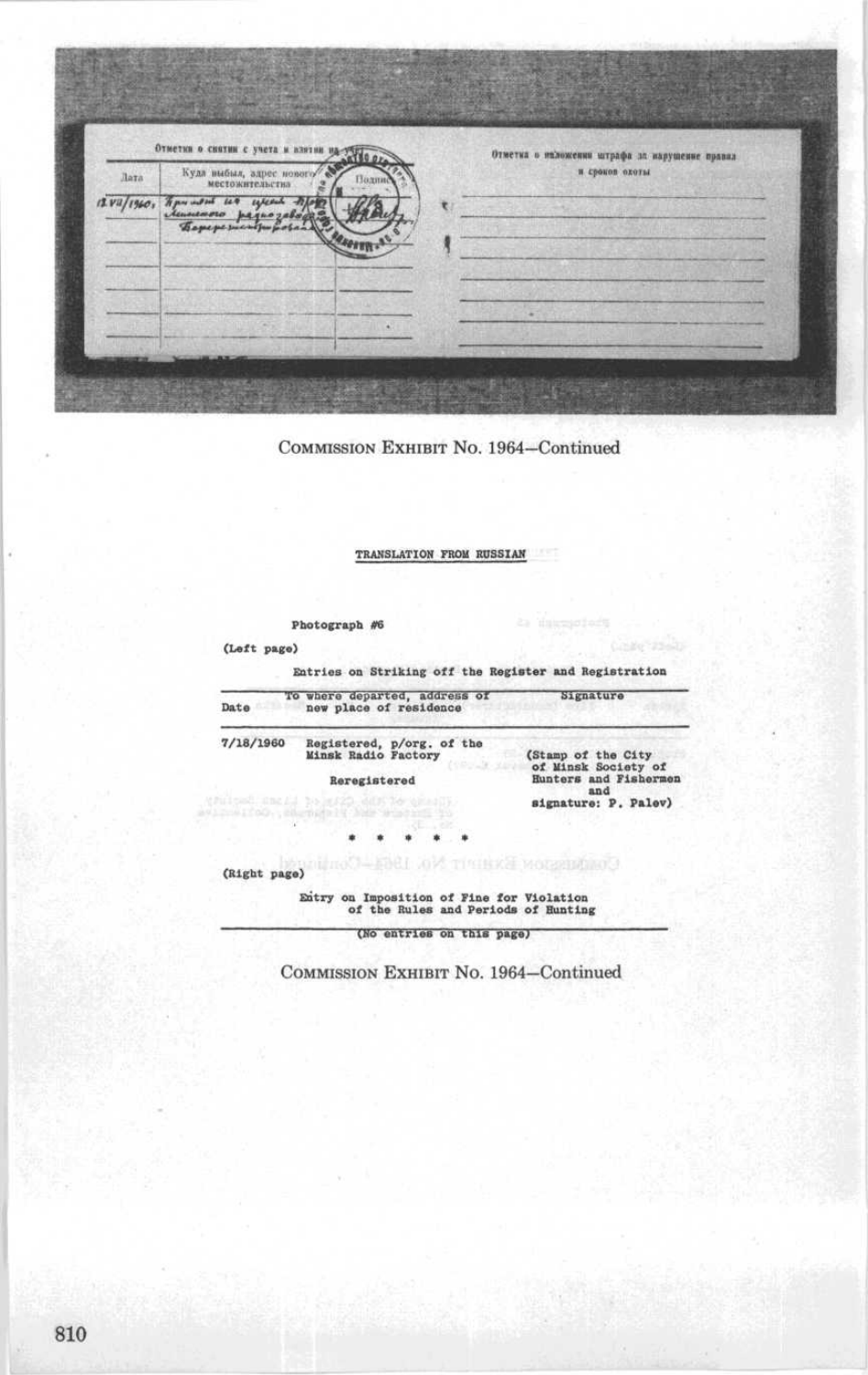

## TRANSLATION FROM RUSSIAN

photograph #7 (Left page) Types of Game Animals and Birds Prohibited for Eunting<br>Denumino 2-6001 OM THERE WAS STREET 195-- 195-- 195-- 195- (This page is blank) ×  $\omega$  $\mathbf{r}$  $\bullet$ (Right page)

Entry on Issue of Ammunition

(This page is blank)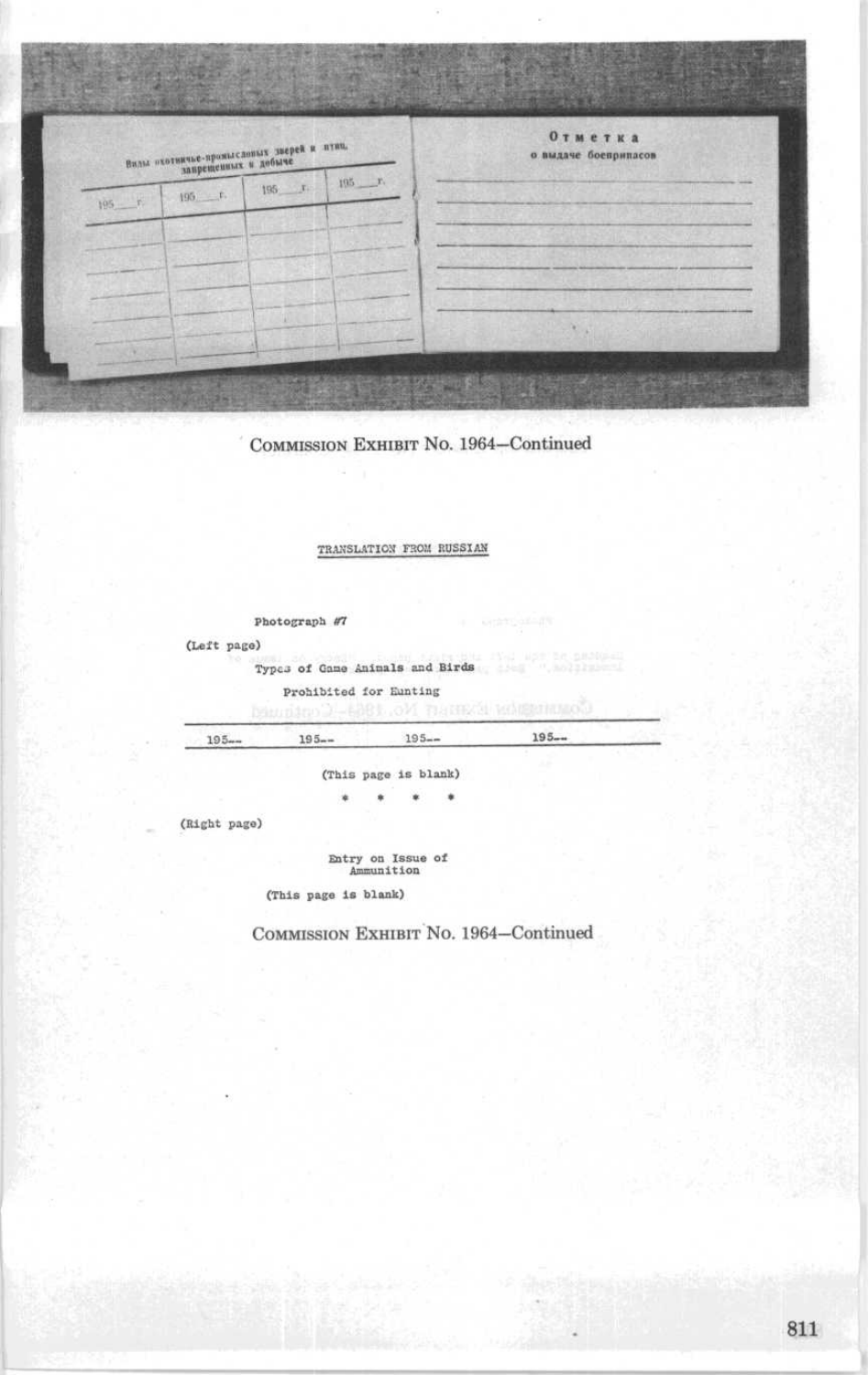Отметка **OTM**eTKa о выдаче боевричасов о выдаче боеприпасов

 $-14$ 

TRANSLATION FROM RUSSIAN

Photograph #3

Heading of the left and right pages: "Entry on Issue of<br>Ammunition." Both pages are left blank.

COMMISSION EXHIBIT No. 1964-Continued

Comment is a market for the community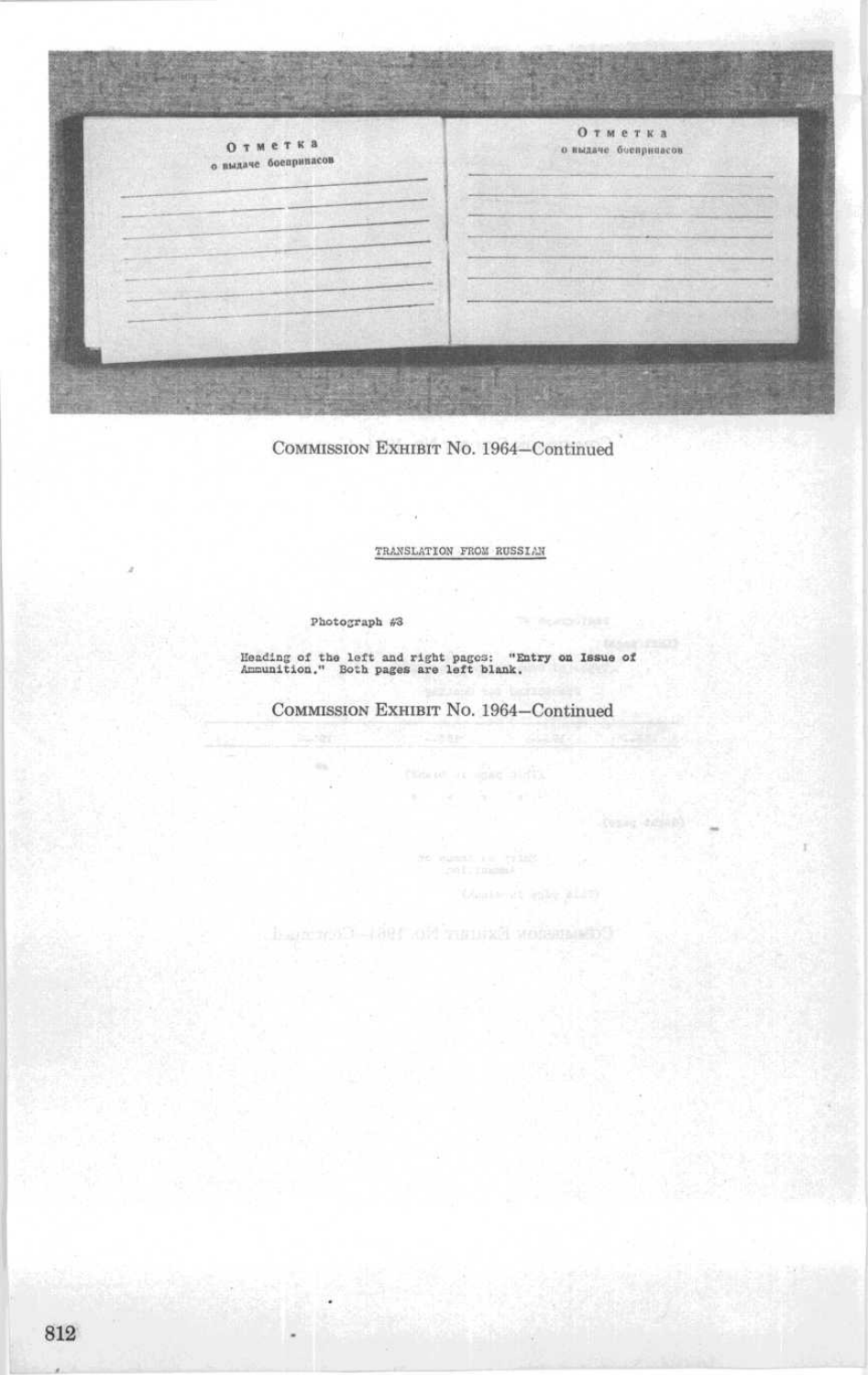## Отметка о выдаче босприваем

## ОСНОВНЫЕ ПРАВИЛА

1. Охотнични билет предъявляется по первому требова-<br>пию должностных лиц местных органов Управления охот-<br>ничьего хозяйства органов милиции МВЛ СССР государственной лебной охраны, охраны охотничьих хозяйств, заказников, а также лиц, имеющих на это соответствующие полномочия управлений и отделов охотинчьего хозяйства.

2. Охота без билета, а также с просроченным охотличьим билетом или не оплаченным государственной пошляной признается незаконной охотой (браконьерством).

3. Охотник имеет право охотнться на всей территории СССР, за исключением заповедников, заказников, а также только с разрешения администрации хозяйств.

## COMMISSION EXHIBIT No. 1964-Continued

**1996** - 1999

TRANSLATION FROM RUSSIAN

Photograph #9

(Left page)

Entry on Issue of Ammunition

(No entries on this page)

(Right page)

### **BASIC REGULATIONS**

1. Eunting cortificate should be shown on the<br>first desaind of officials of local organs of the Administration<br>of Eunting Grounds, organs of militia of the Ministry of<br>Internal Affairs of the USSR, state forcest guards, gu economy.

2. Hunting without certificate, or with the one<br>which has lapsed, or on which the state fee was not paid, is<br>considered the illegal hunting (poaching).

3. A hunter has the right to hunt upon the entire<br>torritory of the USSR, with the exception of special sanctuaries<br>or preserves, as well as hunting compared to engaged in only with persission of the administration of the grounds.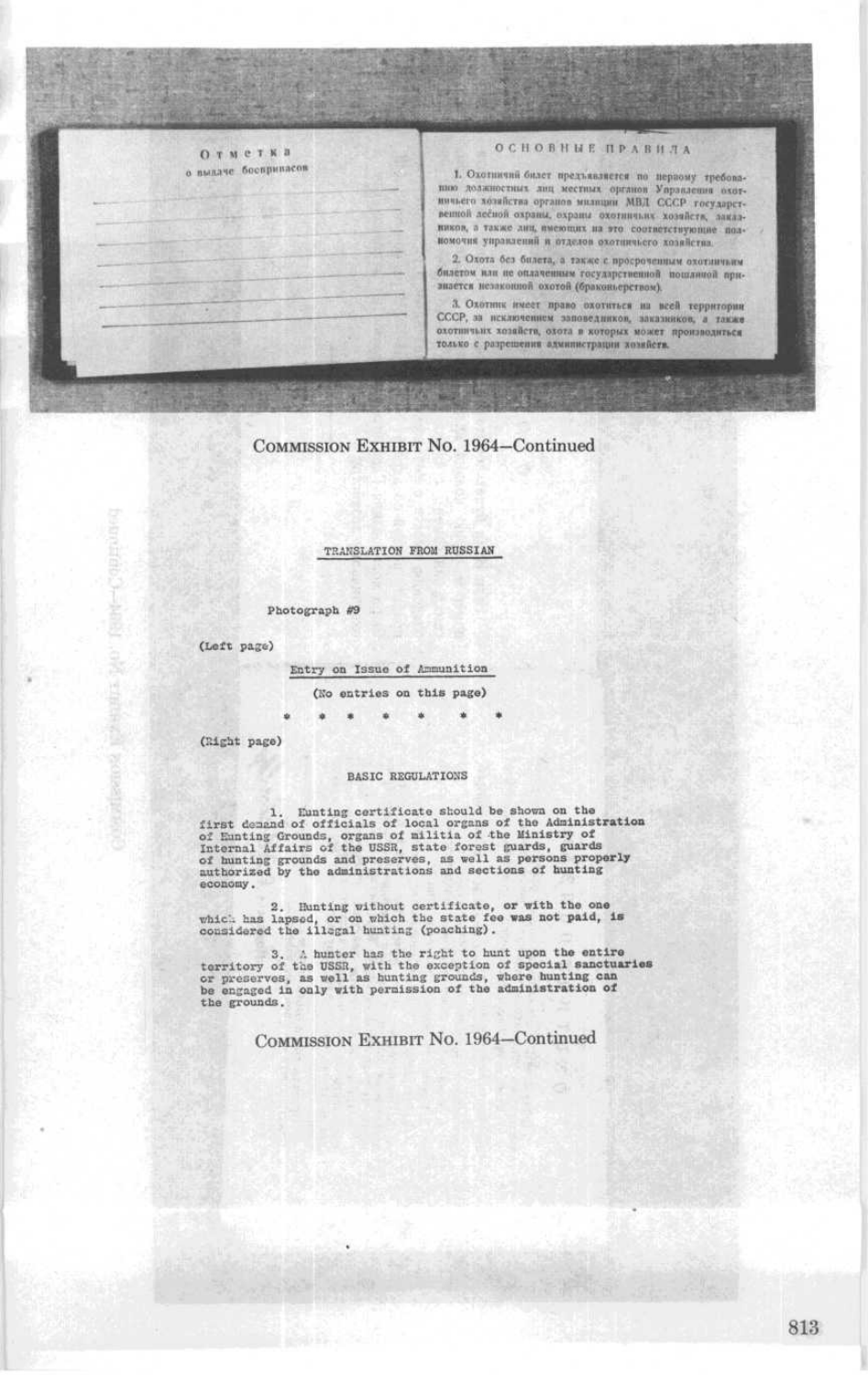# **ОХОТНИК ОБЯЗАН:**

1. Выполнять и требовать от других охотников выполнения законов, установленных прявил и сроков охоты.

2. Хранить оружие и боеврипасы в условиях, исключнощих несчастные случан,

3. Осторольно обращаться с огнем в лесу и не употреб-

4. Вести борьбу со всеми внаами браконьерства.

5. Уничтожать вредных лверей и птиц.

6. Всю добытую пушнину сдавать государству.

7. При перечене места жительства сияться с учета в организации, выдавшей билет, и в течение 5-диевного срока встать на учет по месту нового жительства.

8. По окончании срока действия охотничьего билета предлавить его в организацию, выдавшую охотничьні билеты щения занятия охотой.

Правила, сроки охоты и порядок пользования охотничьим огнестрельным оружием мне известны.

**ПОДПИСЬ ОС УСсвет** 



# **ОХОТНИКИ**

Если Вами будет добыта окольцованная птица, запишите номер и серию кольца, название птицы (указав при этом, самка или самец), а также дату и место добычи. Все эти сведения, вместе с кольцом, расправленным в пластинку, направьте почтой по адресу: Москва И-739, Орликов пер., 1/II, Бюро кольцования Главного управления по заповедникам и охотничьему хозяйству.

Зак. 912-30000